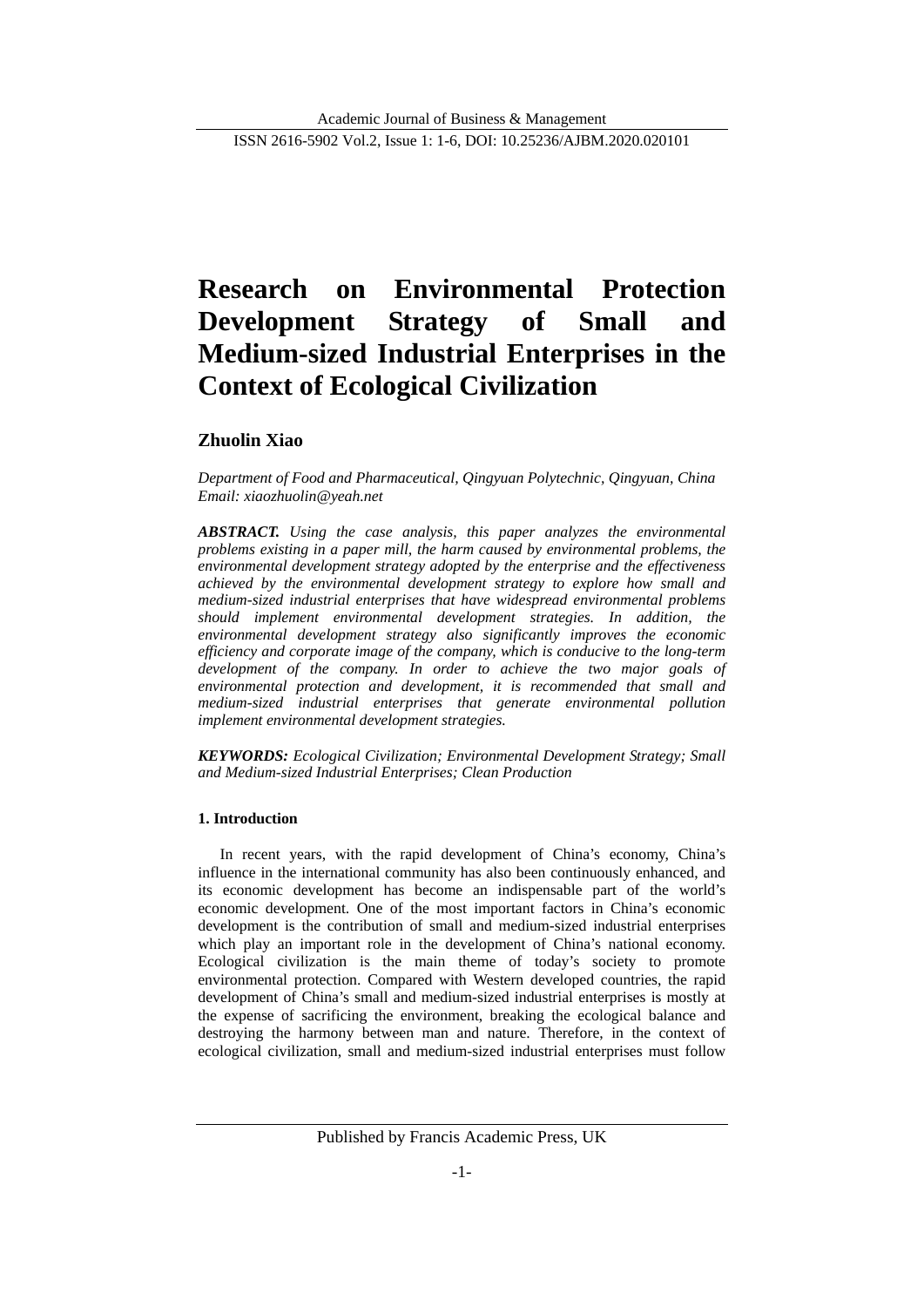Academic Journal of Business & Management

ISSN 2616-5902 Vol.2, Issue 1: 1-6, DOI: 10.25236/AJBM.2020.020101

the concept of harmonious coexistence between man and nature, change the way of economic development, and actively seek environmental development strategies that suit their own needs. Through specific cases, this paper analyzes the problems existing in the environmental protection of small and medium-sized industrial enterprises, the harm caused by these problems, how the enterprise implements the environmental development strategy and the effect achieved by the environmental protection development strategy. Finally, this paper makes recommendations on how to implement environmental protection development strategies for small and medium-sized industrial enterprises that have environmental problems.

### **2. Current Status**

According to statistics, the problems in environmental protection of small and medium-sized industrial enterprises mainly include the following aspects: air pollution, water pollution, soil pollution, solid waste pollution and noise pollution. Water pollution from small and medium-sized industrial enterprises accounts for 31.2% of industrial pollution. Because the technology of such enterprises is not advanced, the sewage treatment rate is low, and excessive sewage is discharged, which ultimately causes serious pollution of water bodies, and there is a serious shortage of water resources that can be utilized. Now due to environmental pollution, the deterioration of water quality on the earth has seriously damaged human health. More and more people suffer from cardiovascular disease due to drinking contaminated water; when a company discharges sewage into the water, the aquatic organisms will be poisoned and die. Therefore, water pollution caused by improper sewage treatment will eventually destroy the balance between humans and nature, endangering human life and health.

The soil pollution caused by industrial enterprises is caused by the leakage of wastewater discharged from the production of the enterprise into the land, and the polluting gas in the air invades the soil. Solid waste accumulates in the upper layers of the soil and eventually penetrates the deep layers of the soil to form pollution. In recent years, due to the increasing concentration of pollutants in industrial production, great damage has been caused to the soil. These pollutions have also caused many adverse effects on crops. The fertile soil is diminishing, and the land that can make crops thrive is also decreasing. When people eat crops cultivated from contaminated soil, they are also a great threat to people's health.

#### **3. Analysis**

Since its inception, the company has been adhering to the concept of service-oriented, providing customers with high-quality paper products to meet the needs of customers at different levels. Nowadays, with the rapid development of science and technology and the continuous upgrading of products, the company introduces and develops advanced papermaking technology, continuously improves product quality and professional skills of employees, and makes every effort to provide customers with products with market competitiveness.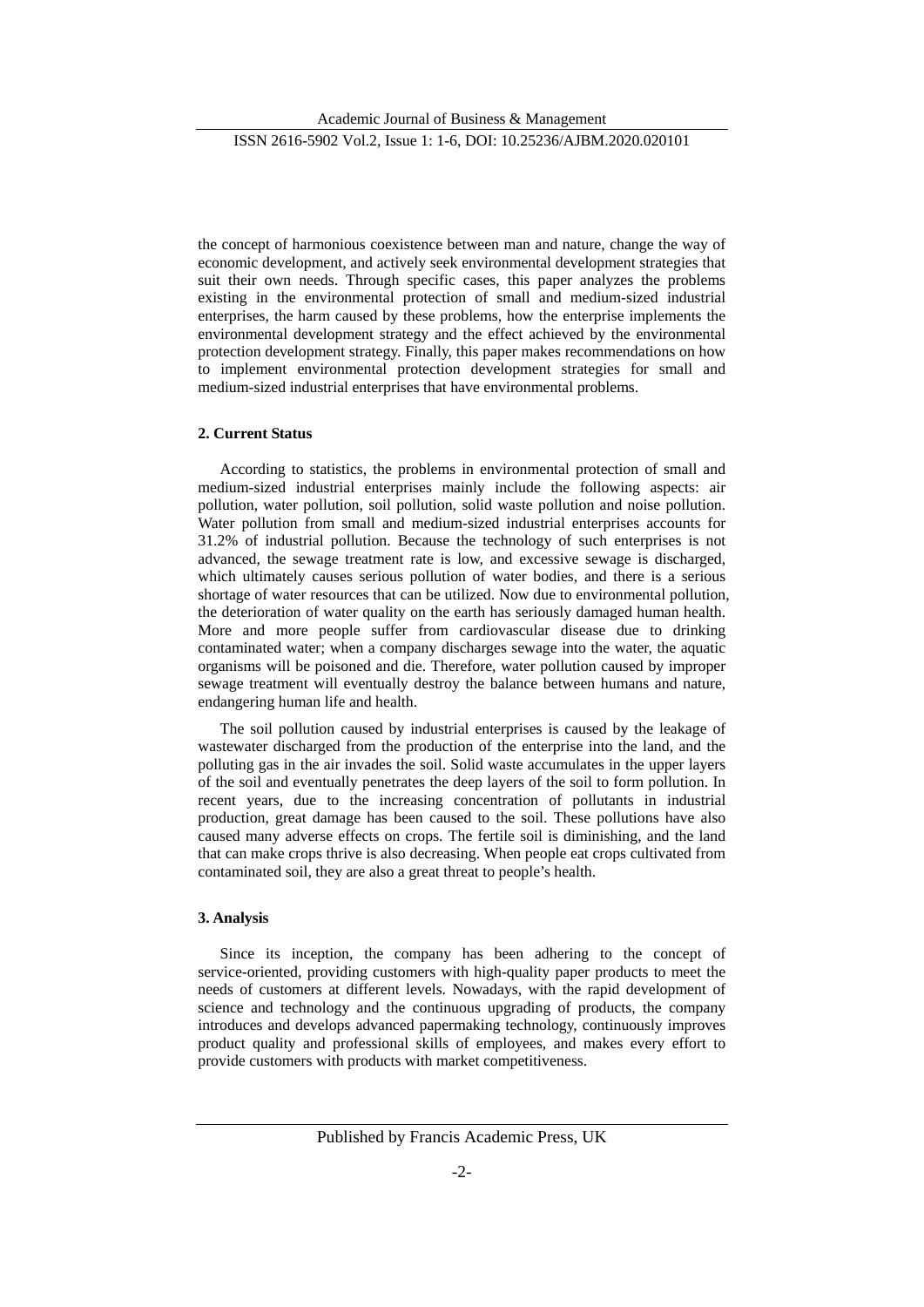#### ISSN 2616-5902 Vol.2, Issue 1: 1-6, DOI: 10.25236/AJBM.2020.020101

There are three main sources of pollution in the paper industry: pulping waste, mid-stage wastewater and paper machine white water. Among them, the pollution caused by pulping wastewater has the greatest damage to the environment. The middle-stage wastewater and white water also contain a large number of chemical components, and the harm to the environment is second only to the pulping waste liquid. These three kinds of wastewater contain high chemical oxygen demand, large odor, and extremely complex components, so it is difficult to completely treat them. If it is not strictly treated before discharge, it will cause great harm to the human body and the environment. The company has created such problems in the process of discharging wastewater and water. The environmental pollution problem generated by the paper mill greatly affects the reputation of the company, which is not conducive to the long-term stable development of the company.

Through on-the-spot investigations and inquiries by local residents, it can be learned that the company discharges wastewater that has not been treated strictly into the surrounding rivers. Because the wastewater contains high chemical oxygen demand, it also contains toxicity and odor. After the paper mill has been in operation for a period of time, the continuously discharged wastewater has seriously affected the lives of local residents: the surface of the nearby rivers can be seen everywhere, the dead water in the water floats, the water emits stench, and the air also emits pungent toxic gases.

The environmental pollution generated by the company in the production process not only seriously affects the ecological balance, but also causes great trouble to people's lives, and it also seriously hinders the development of the enterprise itself. Obviously, under the background of ecological civilization, the environmental pollution generated by the enterprise runs counter to the harmonious development of human, nature and society advocated by ecological civilization, and is contrary to the current five development concepts of "innovation, coordination, green, openness and sharing". At this time, the paper mill is also deeply aware of the environmental pollution generated in the production process to the natural environment, the harm to local residents and enterprises, and the implementation of environmental protection development strategy is the general trend. Therefore, the paper mill has decided to comply with the trend of the times, respond to the call for green environmental protection, transform the economic development mode, take the road of sustainable development, and implement the environmental development strategy.

In order to improve the discharge of wastewater and the low treatment rate, the paper mill has low recycling rate and serious waste of industrial water. At the same time, it also seeks better development in order to improve corporate image. In June 2010, after careful consideration and measurement of advantages and disadvantages, the paper mill decided to implement an environmentally friendly development strategy based on clean production, relying on scientific and technological progress, introducing clean processes, and establishing a relatively complete clean production process system.

The paper mill uses sewage recycling measures and professional techniques for industrial wastewater appearing in the production process which include air flotation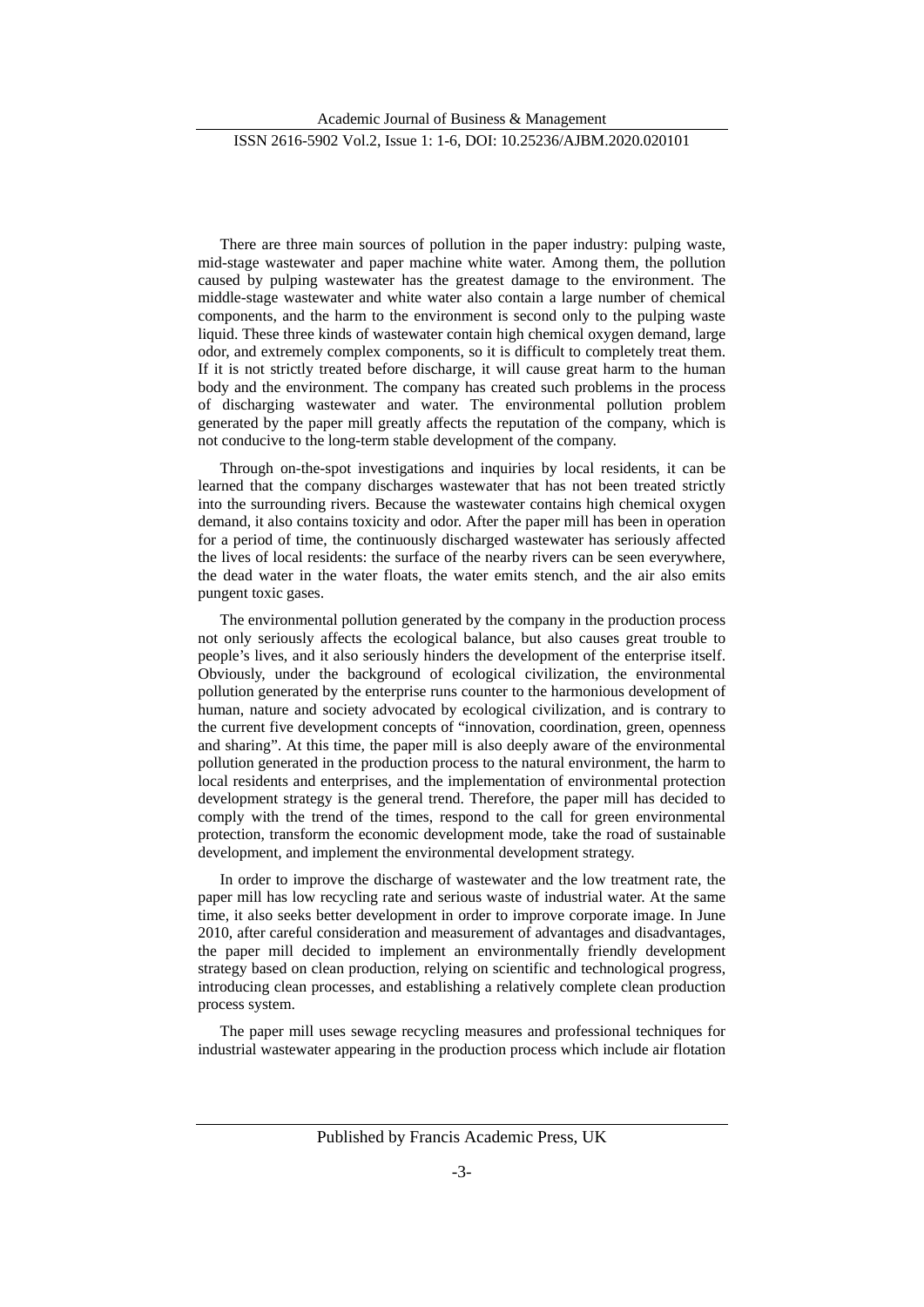Academic Journal of Business & Management

#### ISSN 2616-5902 Vol.2, Issue 1: 1-6, DOI: 10.25236/AJBM.2020.020101

treatment, vacuum filtration, chemical coagulation and other technologies. The paper mill's use of these specialized scientific processing technologies has greatly increased the recycling rate of the paper mill's industrial water, saving the paper mill a lot of valuable water resources. At the same time, the paper mill has also adopted ordinary sewage recycling methods and measures, such as: recycling condensed water for coarse pulp washing; reuse of clean condensed water, as boiler room make-up water. In short, whether it is the use of professional sewage recycling technology or the ordinary sewage recycling method. These ultimately improve the company's water reuse, saving resources for the company.

Since the implementation of the environmental development strategy, companies have used advanced technology to improve environmental protection facilities and improve the efficiency of resource use. The economic efficiency of the company has been continuously improved, the total profit has increased year by year, and the rate of increase has been accelerating. Therefore, the implementation of the environmental protection development strategy has continuously increased the overall economic efficiency of the enterprise and provided sufficient financial support for the rapid development of the enterprise. With the support of these funds, enterprises can continue to expand the scale, purchase advanced equipment, introduce advanced technology and talents, and the continuous improvement of economic benefits has laid the foundation for the stable development of enterprises.

#### **4. Conclusions and Suggestions**

Enterprises should actively establish and improve the various systems necessary for environmental protection development as a whole and constrain and correct the behavior of employees by means of regulations. Moreover, the company regularly selects the model of corporate environmental ethics, in order to encourage all employees of the company to establish environmental awareness and reduce waste of resources, so as to better establish a good image of corporate green environmental protection.

Small and medium-sized industrial enterprises should enhance the scientific and technological research and development and application of the development of environmentally friendly green economy, take the initiative to introduce the investment in advanced science and technology of environmental protection economy and green development, and improve the technological innovation and research and development capabilities of small and medium-sized industrial enterprises to develop green recycling economy. It is necessary to focus on solving common problems and key issues of small and medium-sized industrial enterprises in environmental protection responsibilities. The focus is on the research and development of green remanufacturing technology and clean production technology, establishing and improving the security system for energy conservation and emission reduction technologies, accelerating the comprehensive utilization of resources for small and medium-sized industrial enterprises in the long-term development, and never being able to choose to deal with pollution first. Negative approach.

Published by Francis Academic Press, UK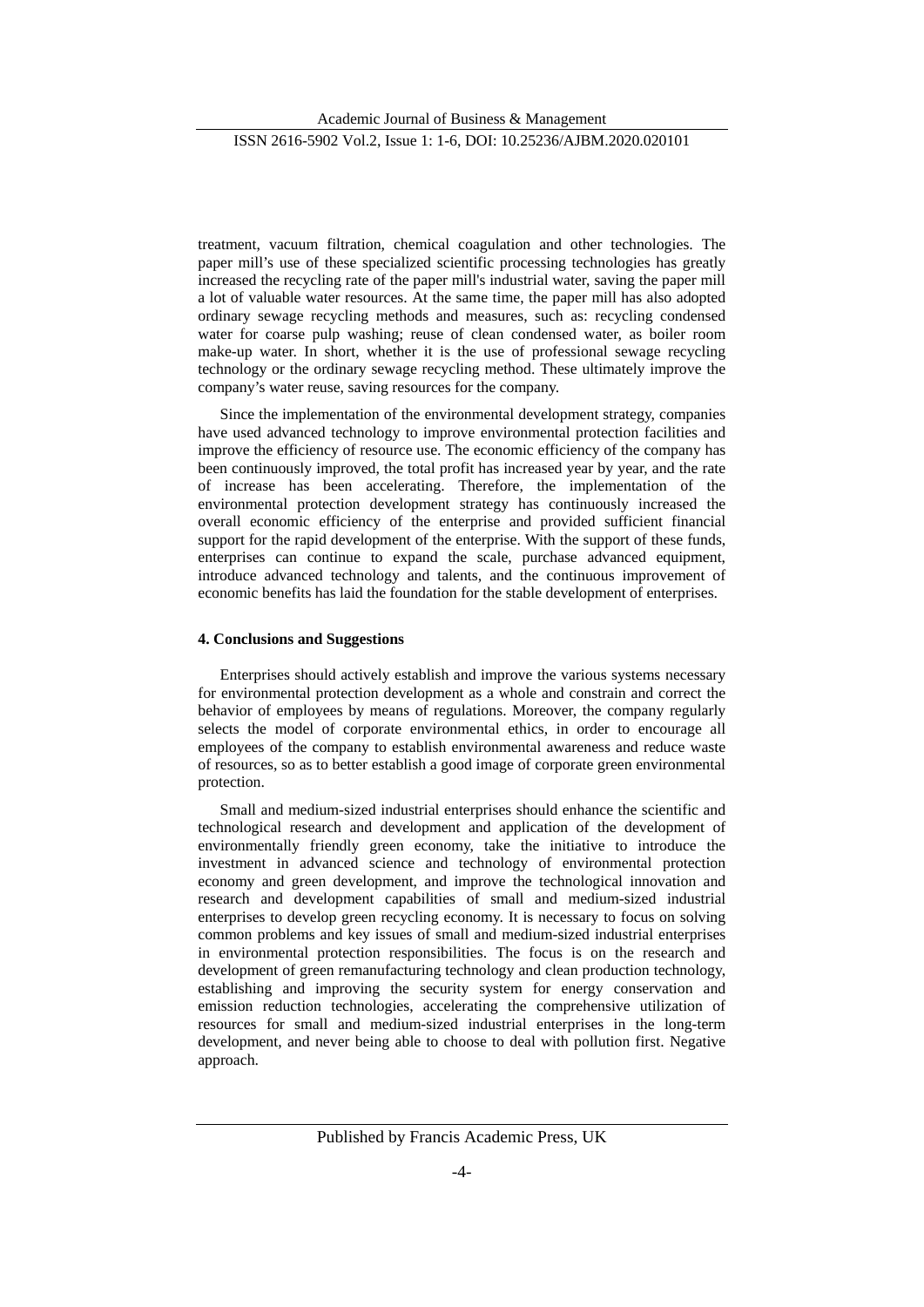#### ISSN 2616-5902 Vol.2, Issue 1: 1-6, DOI: 10.25236/AJBM.2020.020101

Small and medium-sized industrial enterprises should combine clean production activities with the management and production of enterprises. Enterprises should use the least amount of energy and resources to achieve environmental protection, actively improve the management mechanism of enterprises, and continuously increase the comprehensive competitiveness and market economic benefits of enterprises, so as to achieve a "win-win" for the development of the economy and the protection of the environment. The ultimate goal of the company to implement cleaner production. In addition, enterprises should actively cooperate with local environmental protection departments to carry out clean production work from their own actual conditions, so that enterprises can become a typical example of local clean production, for other enterprises to learn from, so that clean production can be gradually promoted.

Enterprises should apply the ecological value of green environmental protection to the price of products, add the ecological cost of green environmental protection products to the total cost of products, and increase the accounting of ecological and environmental protection costs. This makes people realize that industrial enterprises attach importance to environmental protection development, and at the same time let people know that green environmental protection products deserve higher prices, thus establishing a high-quality image of green environmental protection industrial products.

If small and medium-sized industrial enterprises want to implement environmental protection development strategies in order to achieve stable and sustainable development of enterprises, they must have strong technical support as a strong backing. To this end, enterprises should introduce and draw on advanced professional skills and establish professional skills training courses. Train your company's technical staff with a variety of available platforms to instill advanced skills and environmental concepts into them to enable these professional skills to be used in future work and life, to minimize the damage to the environment in production and development. Enterprises should actively establish and improve professional advanced skills training courses in the long-term perspective of the whole. And use the incentive guarantee mechanism to take effective measures to consolidate and strengthen the talent cultivation required for small and medium-sized industrial enterprises to implement environmental development strategies.

## **References**

- [1] Zhang Bo, Yong Huazhong, Chen Hongbo. Research on Low Carbon Development Strategy of Industrial Enterprises Based on Ecological Civilization Construction [J]. Journal of Beijing Union University (Humanities and Social Sciences), 2014, (2): 113-118.
- [2] Liu Wei. A Review of the Basic Theories of Ecological Civilization Construction and the Status Quo of Research at Home and Abroad[J]. Frontier Forum, 2013, (2):34-41.
- [3] Pan Jiahua, Zhuang Guiyang, Zheng Yan: "Concept Identification and Core